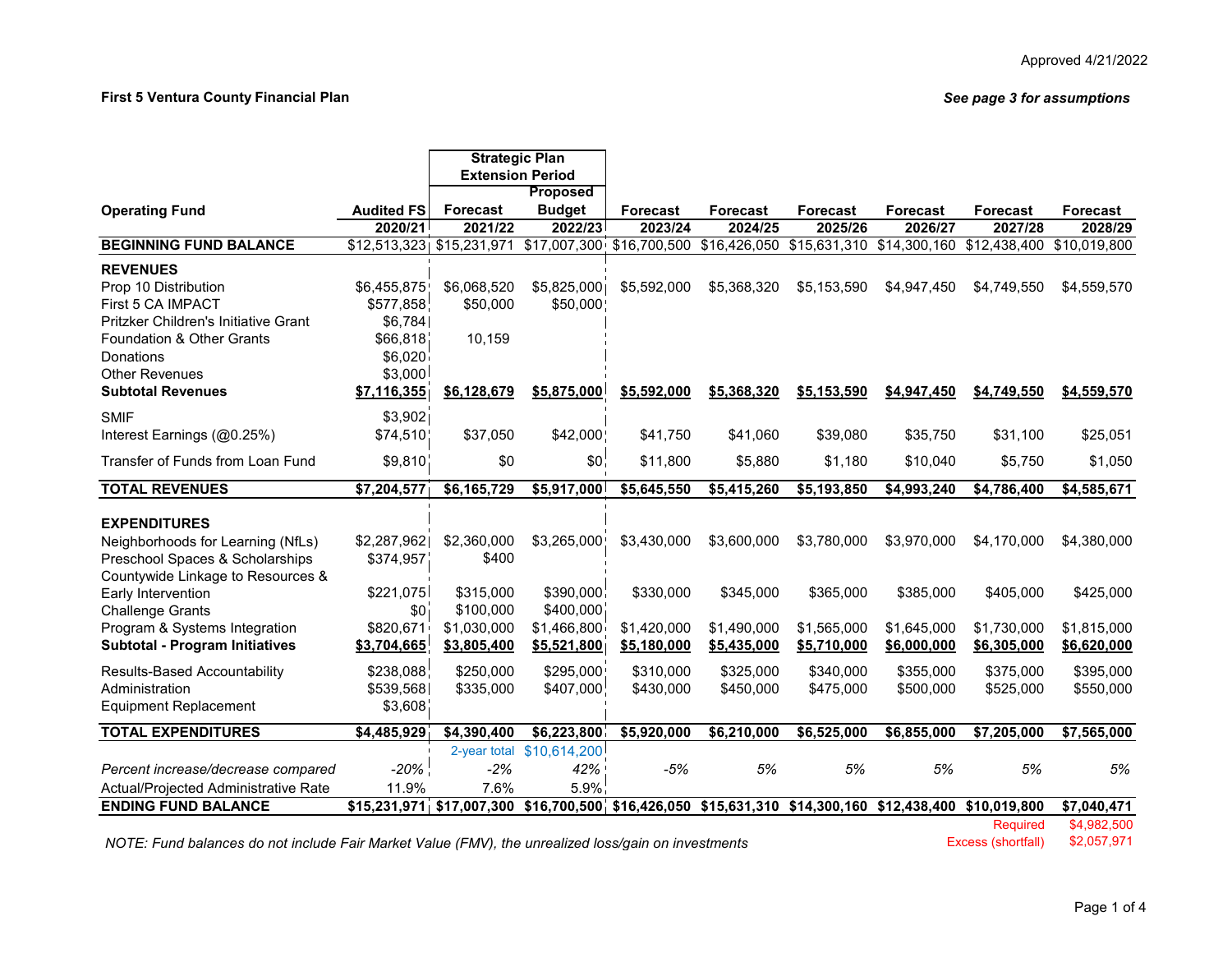*See page 3 for assumptions*

|                                           |                   | <b>Extension Period</b> |                 |                 |           |                 |            |                 |                 |
|-------------------------------------------|-------------------|-------------------------|-----------------|-----------------|-----------|-----------------|------------|-----------------|-----------------|
|                                           |                   |                         | <b>Proposed</b> |                 |           |                 |            |                 |                 |
| <b>Community Investment Loan Fund</b>     | <b>Audited FS</b> | <b>Forecast</b>         | <b>Budget</b>   | <b>Forecast</b> | Forecast  | <b>Forecast</b> | Forecast   | <b>Forecast</b> | <b>Forecast</b> |
|                                           | 2020/21           | 2021/22                 | 2022/23         | 2023/24         | 2024/25   | 2025/26         | 2026/27    | 2027/28         | 2028/29         |
| <b>BEGINNING FUND BALANCE</b>             | \$616,797         | \$689,357               | \$765,320       | \$352,120       | \$471,200 | \$816,500       | \$300,360  | \$421,070       | \$766,370       |
| <b>REVENUES/LOAN REPAYMENTS</b>           |                   |                         |                 |                 |           |                 |            |                 |                 |
| Interest Earnings (@0.25%)                | \$3,803           | \$1.702                 | \$1,900         | \$880           | \$1,180   | \$2,040         | \$750      | \$1,050         | \$1,910         |
| Interest Earnings on Loans (@4.25%)       | \$25,345          | \$21,860                | \$31,900        | \$40,000        | \$35,000  | \$30,000        | \$40,000   | \$35,000        | \$30,000        |
| Loan Fees                                 | \$0               | \$0                     | \$13,000        | \$0             | \$0       | \$13,000        | \$0        | \$0             | \$13,000        |
| Loan Repayments (Principal)               | \$84,991          | \$84,180                | \$225,000       | \$125,000       | \$350,000 | \$125,000       | \$125,000  | \$350,000       | \$125,000       |
| TOTAL REVENUES/LOAN REPAYMI               | \$114,139         | \$107,742               | \$271,800       | \$165,880       | \$386,180 | \$170,040       | \$165,750  | \$386,050       | \$169,910       |
| EXPENDITURES/DISBURSEMENTS                |                   |                         |                 |                 |           |                 |            |                 |                 |
| Loan Implementation                       | \$31.769          | \$31.779                | \$35,000        | \$35,000        | \$35,000  | \$35,000        | \$35,000   | \$35,000        | \$35,000        |
| Loan Disbursements (revolving \$1,300)    | \$0               | \$0                     | \$650.000       | \$0             | \$0       | \$650,000       | \$0        | \$0             | \$650,000       |
| <b>TOTAL EXPENDITURES/DISBURSE</b>        | \$31,769          | \$31,779                | \$685,000       | \$35,000        | \$35,000  | \$685,000       | \$35,000   | \$35,000        | \$685,000       |
| <b>Transfer of Funds to Operating Fun</b> | $-$ \$9,810       | \$0                     | \$0             | $-$11,800$      | $-$5,880$ | $-$1,180$       | $-$10,040$ | $-$5,750$       | $-$1,050$       |
| <b>ENDING FUND BALANCE</b>                | \$689,357         | \$765,320               | \$352,120       | \$471,200       | \$816,500 | \$300,360       | \$421,070  | \$766,370       | \$250,230       |

|                                      | <b>Proposed</b>   |          |               |                 |                 |                 |                 |                 |                 |
|--------------------------------------|-------------------|----------|---------------|-----------------|-----------------|-----------------|-----------------|-----------------|-----------------|
| Infrastructure Fund (\$10k)          | <b>Audited FS</b> | Forecast | <b>Budget</b> | <b>Forecast</b> | <b>Forecast</b> | <b>Forecast</b> | <b>Forecast</b> | <b>Forecast</b> | <b>Forecast</b> |
|                                      | 2020/21           | 2021/22  | 2022/23       | 2023/24         | 2024/25         | 2025/26         | 2026/27         | 2027/28         | 2028/29         |
| <b>BEGINNING FUND BALANCE</b>        | \$10,000          | \$10,000 | \$10,000      | \$10,000        | \$10,000        | \$10,000        | \$10,000        | \$10,000        | \$10,000        |
| <b>REVENUES</b>                      |                   |          |               |                 |                 |                 |                 |                 |                 |
| <b>Administration Budget Savings</b> | \$0               | \$0      | \$0           | \$5,000         | \$0             | \$0             | \$5,000         | \$0             | \$0             |
| <b>EXPENDITURES</b>                  |                   |          |               |                 |                 |                 |                 |                 |                 |
| Infrastructure Expenditures          | \$0               | \$0      | \$0           | $-$ \$5.000     | \$0             | \$0             | $-$ \$5.000     | \$0             | \$0             |
| <b>AMOUNT RESERVED FOR INFRAST</b>   | \$10,000          | \$10.000 | \$10.000      | \$10,000        | \$10,000        | \$10,000        | \$10,000        | \$10,000        | \$10,000        |

 *NOTE: Fund balances do not include Fair Market Value (FMV), the unrealized loss/gain on investments*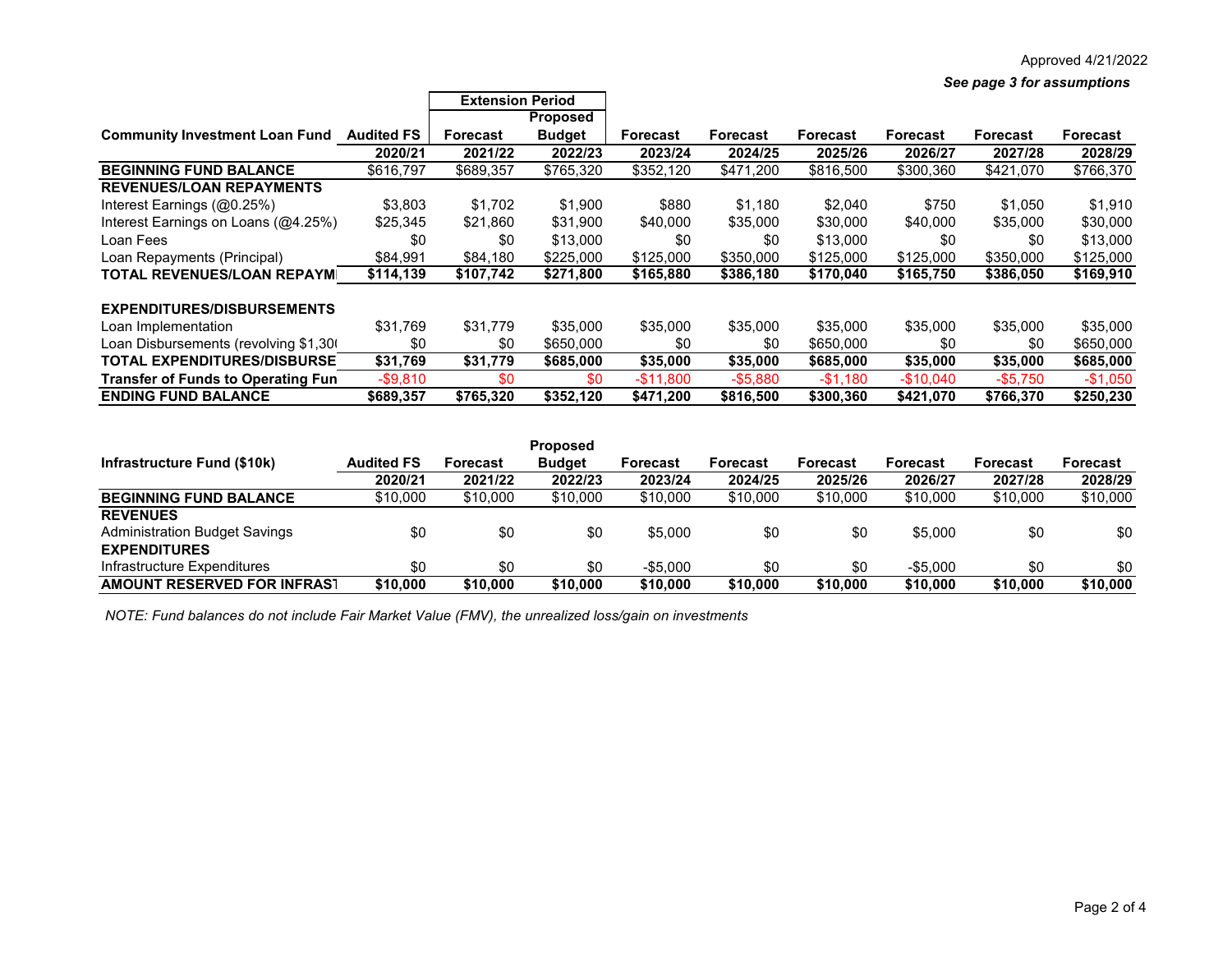### **OPERATING FUND ASSUMPTIONS:**

- Updates figures for FY20-21 based on audited amounts.
- Updates figures for FY21-22 based on forecasted revenues and expenditures.
- Forecasts Prop 10 distributions at an annual decline rate of 6% for FY21-22, based on the current-year trend, and at 4% thereafter.
- Projects interest earnings at 0.25%, based on current yield rate for the Ventura County Investment Pool.
- Receives transfers from Loan Fund for interest earnings when there are resources that exceed amount needed to operate the fund to the Operating Fund, to help sustain program funding levels.
- Reflects proposed FY22-23 budget of \$6.2 million. In addition to resource allocations for core initiatives and functions, expenditures include:
	- $\circ$  \$66,800 for year two of the approved pilot of a business management system for family child care providers.
	- $\circ$  Continues to utilize available unspent funds to achieve coaching and technical assistance goals for parent and child together (PACT) through June 30, 2023. Local funds are leveraged with First 5 California's IMPACT initiative, estimated at \$50,000 per year, for a total annual investment of approximately \$88,000.
- Extends plan to June 30, 2029. Beginning July 1, 2023 continues core investments in Neighborhoods for Learning, Help Me Grow, Program and Systems Integration, along with resources for Results-Based Accountability and Administration. Assumes funding for 2-1-1 and Challenge Grants sunsets on June 30, 2023 (at the end of the 2-year strategic plan extension period).
- Available resources utilized to increase spending levels through June 30, 2029 to mitigate the potential loss of capacity due to costs rising over time, using an overall 5% increase year over year.
- Maintains minimum 6 months of operating dollars in fund balance.
- Maintains \$1 million (20%), beyond minimum fund balance for operating capital, remain in fund balance as a safety net that could be allocated at a future time, if desired.

### **ASSUMPTIONS FOR COMMUNITY INVESTMENT LOAN FUND:**

- Updates figures for FY20-21 based on audited amounts.
- Updates figures for FY21-22 based on forecasted interest revenues, expenditures, and loan disbursements/repayments.
- Maintains a Community Investment Loan Fund at \$1,300,000 for revolving loans.